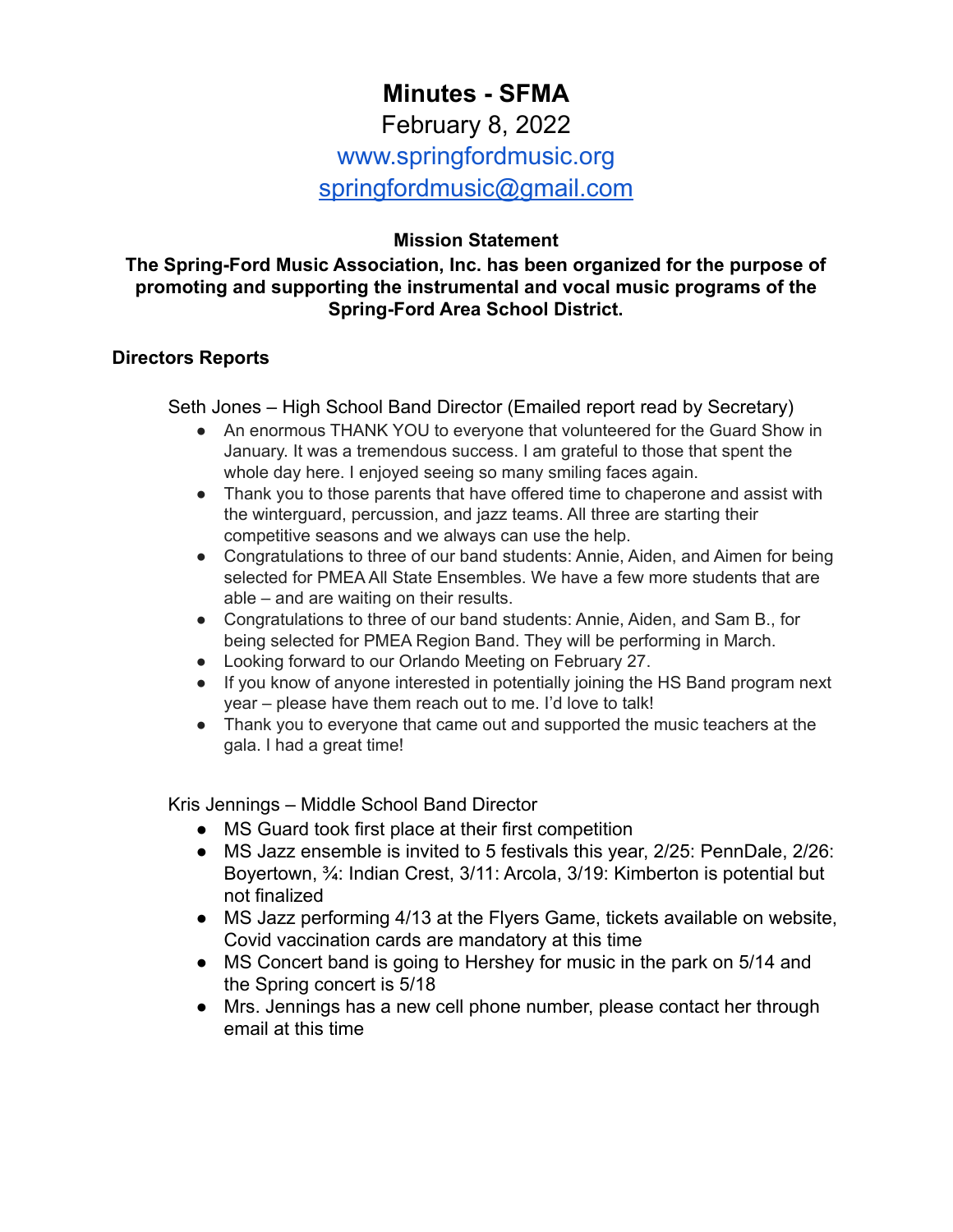## **Officers Reports**

Vice President

● Nothing new

## **Treasurer**

- Budget is looking pretty good for where we are in the year
- Looking at a few changes for next year
- Still looking for a new Treasurer for the next term

# Assistant Treasurer

- SPA- January Scrip is in, Wawa fundraiser is in
- Withdrawal requests are still coming in for Orlando, the cut-off is 2/25

## **Secretary**

• Nothing new

# **Committee Reports**

**Concessions** 

- Home show did as expected for being early in the season
- Some of the Home show products will be used for MAPS in April

Fundraising

- Divine Apples doesn't have a lot of orders in yet, please share with all of your friends
- Gertrude Hawk should be a very successful fundraiser, Home and School at the elementary school does it every year and sells a lot
- Trivia night is upcoming on 4/29 at Friendship Fire Hall
- Also coming soon: Rita's, Handel's, Yardale with vendors

Ram Crew/Vehicles

- Busy building all props still need help
- Need a lot of help at the shows too, getting on and off the floor with props and mats, Directors need to be more assertive to get parents involved
- Need to order extra trucks for dates where color quard and percussion and winds are all out at the same time

Membership/Data

● 130 clearances approved and 86 members of SFMA

**Chaperones** 

• Indoor percussion and guard are ok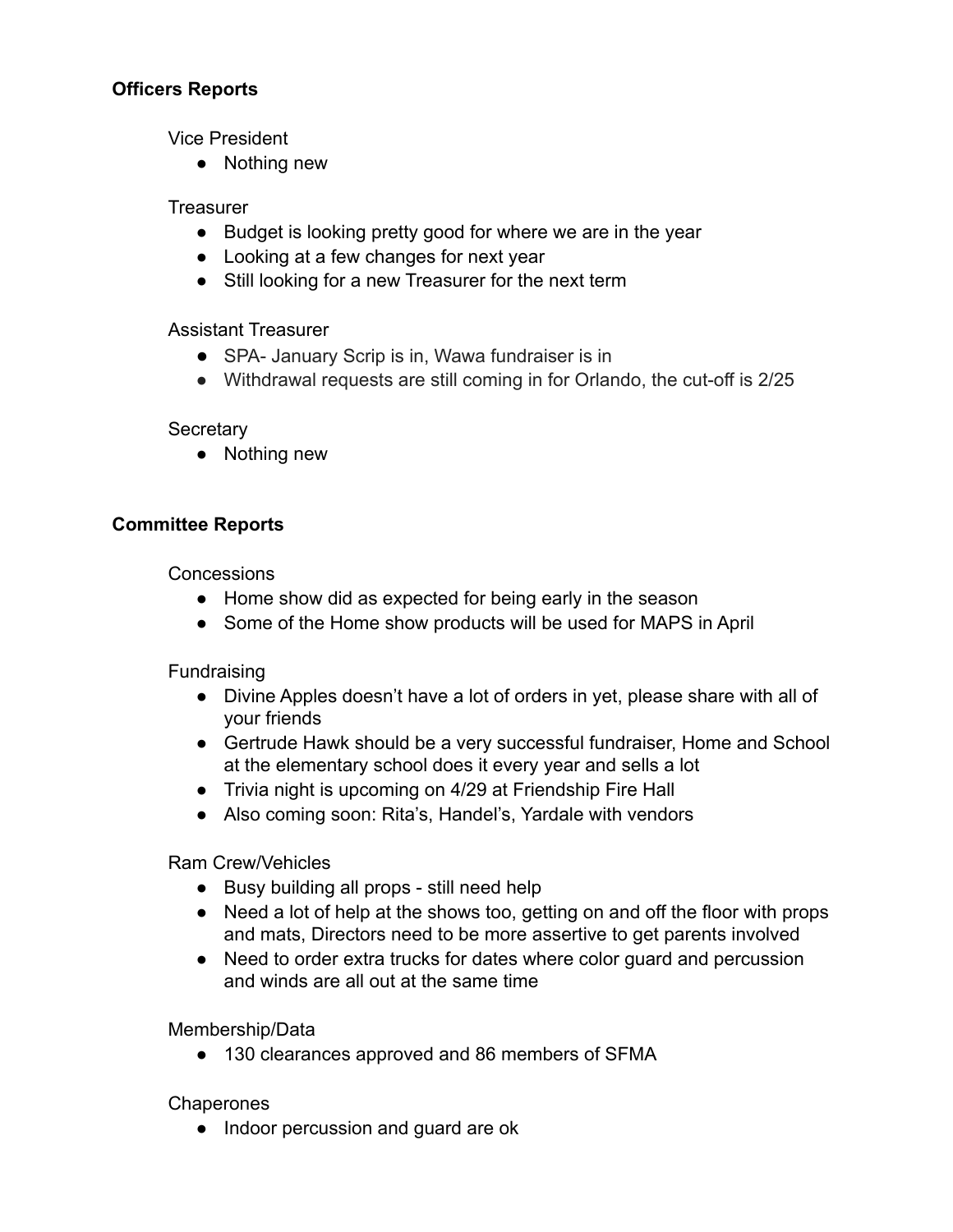- Indoor winds still talking with parents
- Jazz band doesn't have any chaperones
- Reminder that chaperones MUST be an SFMA member

Apparel/Uniforms:

- Marching Band uniforms are still at cleaner and will be picked up on **Saturday**
- Guard uniforms try on Thursday at practice and need volunteers to help with alterations by Saturday
- Percussion uniforms have been delayed
- Winds are buying a shirt and pants all accessories have been sewn on
- T-Shirts for percussion are in
- HS/MS Guard are still working on artwork for their t-shirt designs
- SF music t-shirt store is open, orders must be in by 2/20 to have it in time for Orlando, MS can place orders until 4/17
- Winter jackets still not in, they were shipped on 2/7
- Band essentials jacket will arrive by 3/11

# **Old Business**

Orlando

- The middle of January marked the one year anniversary of planning this trip
- Still waiting on 6 ID's, 16 waivers, 33 incomplete payments
- Check the band app for detailed itinerary, posting there for safety of all
- Performance times are subject to change
- Total of 296 people going on the trip
- Absolutely no cloth masks are allowed in Disney parks, must be paper surgical or Kn95
- All participants meeting to be held via zoom on 2/27 at 7pm with a meeting for just chaperones right after at 8pm
- Looking for help on 3/13 to build out shelving in the truck to transport equipment and luggage
- Need help very late at night on 3/21 or very early in the morning of 3/22 to help unload the truck and remove the built in shelves
- $\bullet$   $\frac{3}{4}$  zip jacket is in production and should be in by the end of February

MAPS show

- 4/2 and just found out that is also SAT day, trying to figure out how groups can warm up without disturbing the test takers
- Show starts at 1 and SAT's end at 3